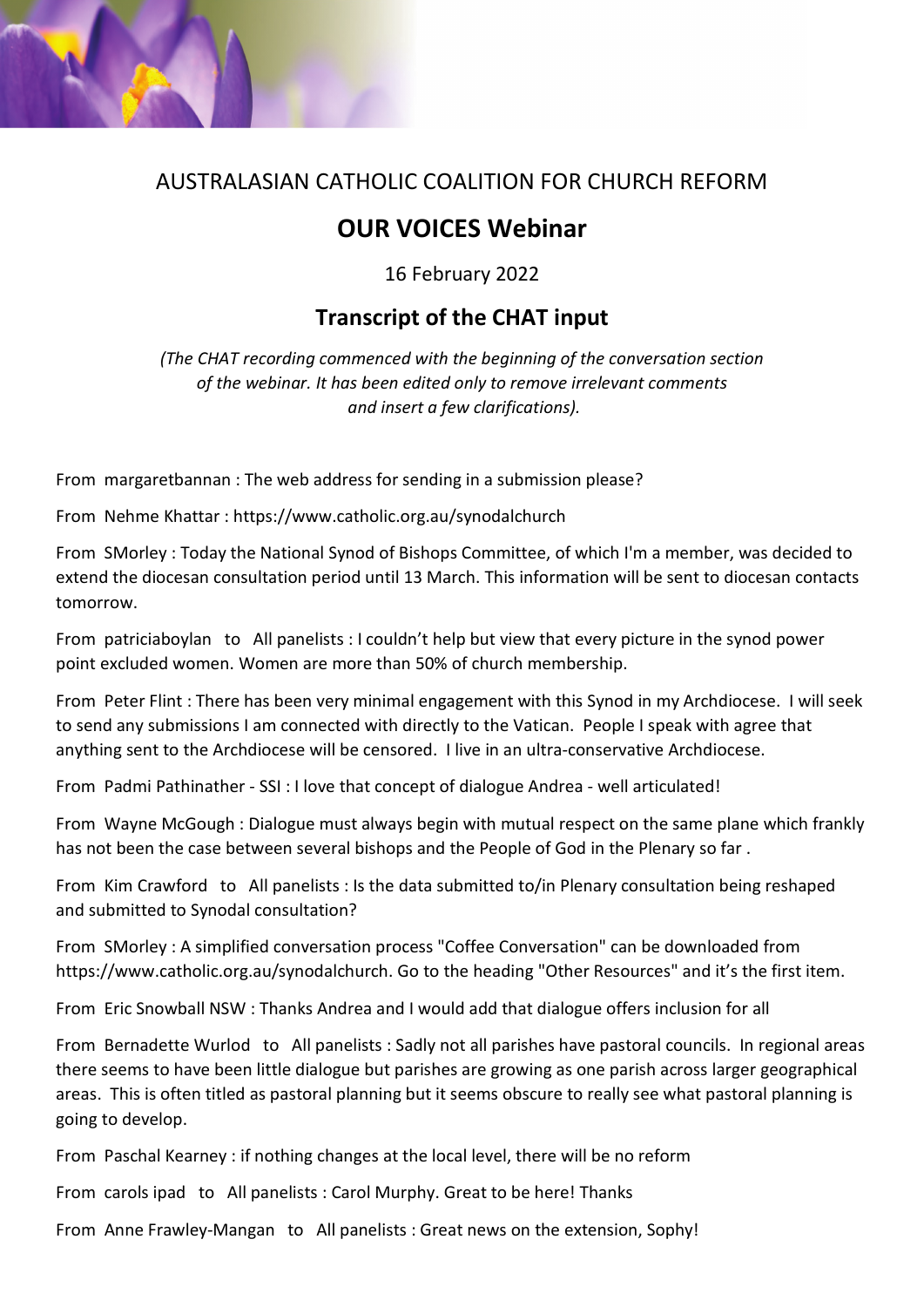From Kay : I have no camera on this computer. Thanks for this opportunity.

From Marilyn Hatton : Andrea that is a very useful explanation of dialogue, thank you

From Angela Collins : As a Religion teacher, I loved your explanation of dialogue, Andrea. Very accessible for students

From Marianne Zeinstra : Vincent mentioned that the German Church went a "different way" Could he say a bit more about how it was different?

From Paschal Kearney : Our local communities are the context of our lives.

From Claire Thomas : So powerful Kevin! Fostering agency within us all. Thank you

From Anne Benjamin to All panelists : If there is no synodality in local parishes and dioceses, there is no synodality.

From drewj : Will we get a copy of this - I would like to use it with my staff at school?

From Michael Furtado : Maybe, Peter, send it to both the Arch AND Rome. That way we follow Andrea's fervorino about the importance of dialogue? Cheers!

From Padmi Pathinather - SSI : Kevin - I agree with the concept of collaboration, and we must now progress to co-creation and then extend it to co-opetition (this is new as we the lay don't want to compete with clergy) we want to co-exist

From Sandrea Petith to All panelists : What is the email address to send a submission directly to Rome? Is there a word limit?

What about a submission to a diocese- if we submit a document longer than 250 or 300 words, will it be accepted? Is there a word limit?

From Deacon (Dr.) Michael Tan : How can we have a meaningful dialogue when for so long, lay Catholics have been taught that it is normal to be passive, and active involvement in decision-making is discouraged ?

From Jeanette Lawrence to All panelists : I understand the scepticism around submissions sent to the local archdiocese but I would encourage people to send to both, as the local diocese needs to know what people are thinking even if they ignore it initially. Agnes Dodds

From James M : I can confirm a recording of this webinar will be made available

From Andrew Fraser to All panelists : 'Motherhood' concepts such as synodality, participation or communion are all very well but I do not believe that the evils of clericalism will be defeated unless the power and governance structures of the Church undergo radical reform to make them more democratic.

From Kevin Wright to All panelists : I agreed with the comment from Bishop Long that we are forumed out. I also couldn't see a lot of our concerns about inclusivity in the focus that came from the Plenary Council. I also felt the closing down of our churches and the neglect of the sick during the pandemic, further emasculated this church. I admire all of your attempts to foster a spirit of enthusiasm but experience seems to dampen our sense of hope for genuine change.

From Wayne McGough : Many Catholics have not realised that Francis has collapsed the old way of Church in divisions with his 'church of the baptized" and battlefield metaphor where you don't worry about permission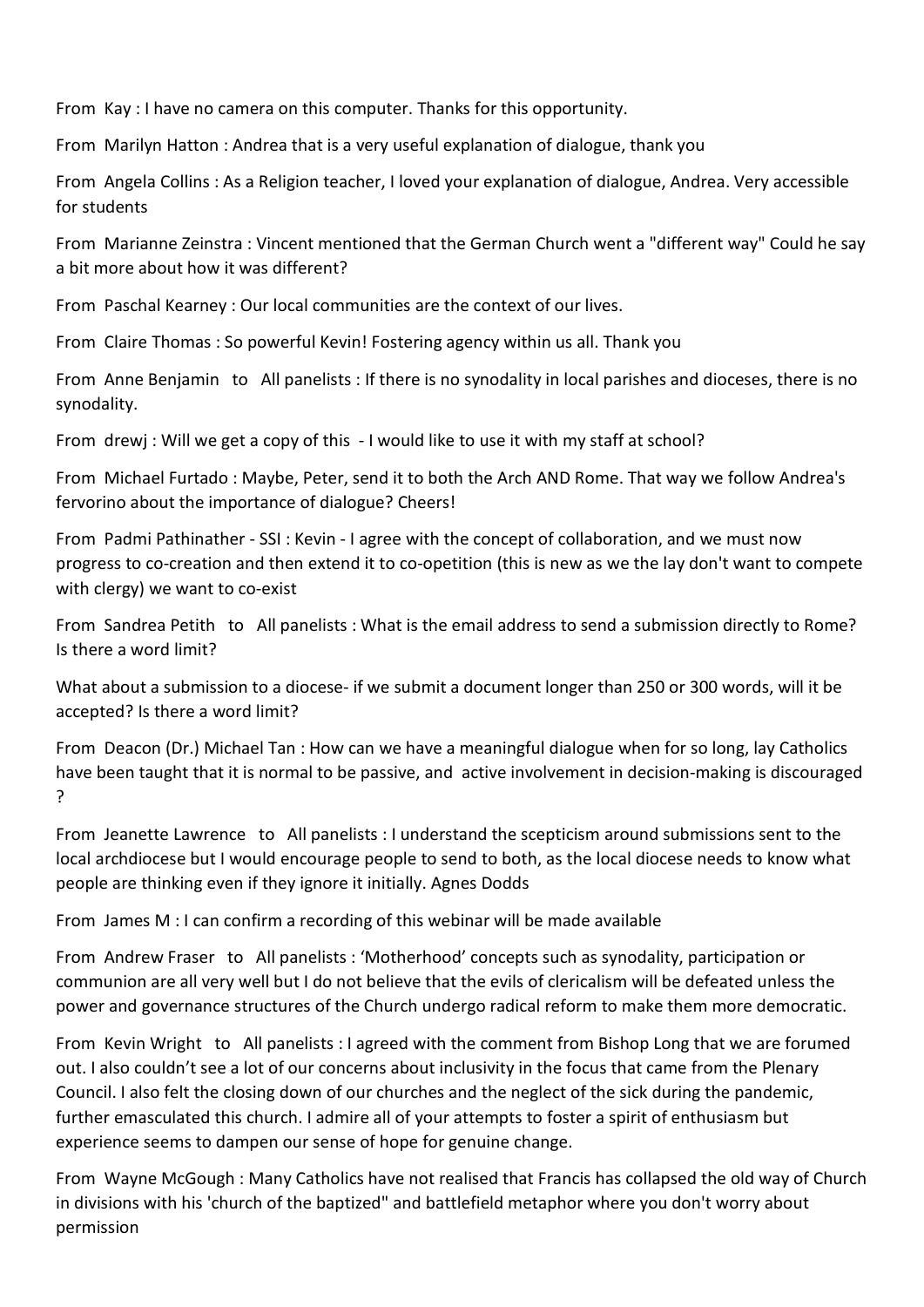From SMorley : Peter Flint, the portal for the submissions is open to all so I would urge you to use it. Your comments will not be censored as submissions do not go through your diocese to be received. We want to hear your voice in Australia.!

From Eric Snowball NSW : There have been excellent articles on the German Synod process in La Croix international

From Paschal Kearney : Small Christian communities as part of the official structure of the Church - this is what our group strives for.

From Waldemar Bogacki : So , how you think we can start dialog in a very clerical parish. Whom and how to organize?

From Joe Green : How do we get those who don't participate in church/parish to get involved? Like the parents of kids at our Catholic schools. I speak with them and they feel it's pointless.

From Anne Benjamin to All panelists : Time to educate the faithful, Michael. We failed to do so adequately after Vatican II. We cannot let this moment pass. The faithful in the pews have been poorly served in many ways - I say this while having enormous respect for many parish and church leaders.

From Wayne Brabin to All panelists : Andrea, I loved your linking dialogue with transformation….so often those in the hierarchy dialogue without a desire for genuine transformation to take place

From Barbara to All panelists : Thanks Elissa for an amazing presentation and thanks Andrea for explaining the concept of dialogue, very well explained.

From Sheila Flynn : "Rooting out that which diminishes us" - how do we root out clericalism that so stultifies growth, dialogue, the dignity of all the baptised?

From Wayne McGough : or status but do what has to be done in delivering 5 missions

From raymond : Vincent spoke also of ecumenical, interreligious, and cosmic dialogue. This well represents Francis's view.

From Cecilia Francisco-Tan : There is so much in the Plenary Submissions. People have worked and prayed hard and offered with great charity the fruit of sincere participation. Can we not access these and submit them to Rome as part of the Synodal process?

From Anne Benjamin to All panelists : Here's the link to the La Croix article on the German synod [https://international.la-croix.com/news/religion/germanys-synodal-path-is-a-model-for-the-global-church](https://international.la-croix.com/news/religion/germanys-synodal-path-is-a-model-for-the-global-church-says-observer/15036)[says-observer/15036](https://international.la-croix.com/news/religion/germanys-synodal-path-is-a-model-for-the-global-church-says-observer/15036)

From Mario Trinidad : We need to find another language for describing the 'dialogue' between different groups within the Church -- "top down" and "bottom up" language is stuck in a hierarchical structure.

From Claire Thomas : Very good point, Cecilia

From Cecilia Francisco-Tan : After all they record the peoples' voice, hopes and dreams.

From Rass SVD : The Synodal Path of the Catholic Church in Germany wants laypeople to be able to participate in choosing bishops and wants the church to have women deacons. Am interested in what the speakers think about these two issues.

From Wayne McGough : In reply to Sheila , many priests who have worked as loners all their lives really struggle with change to working collaboratively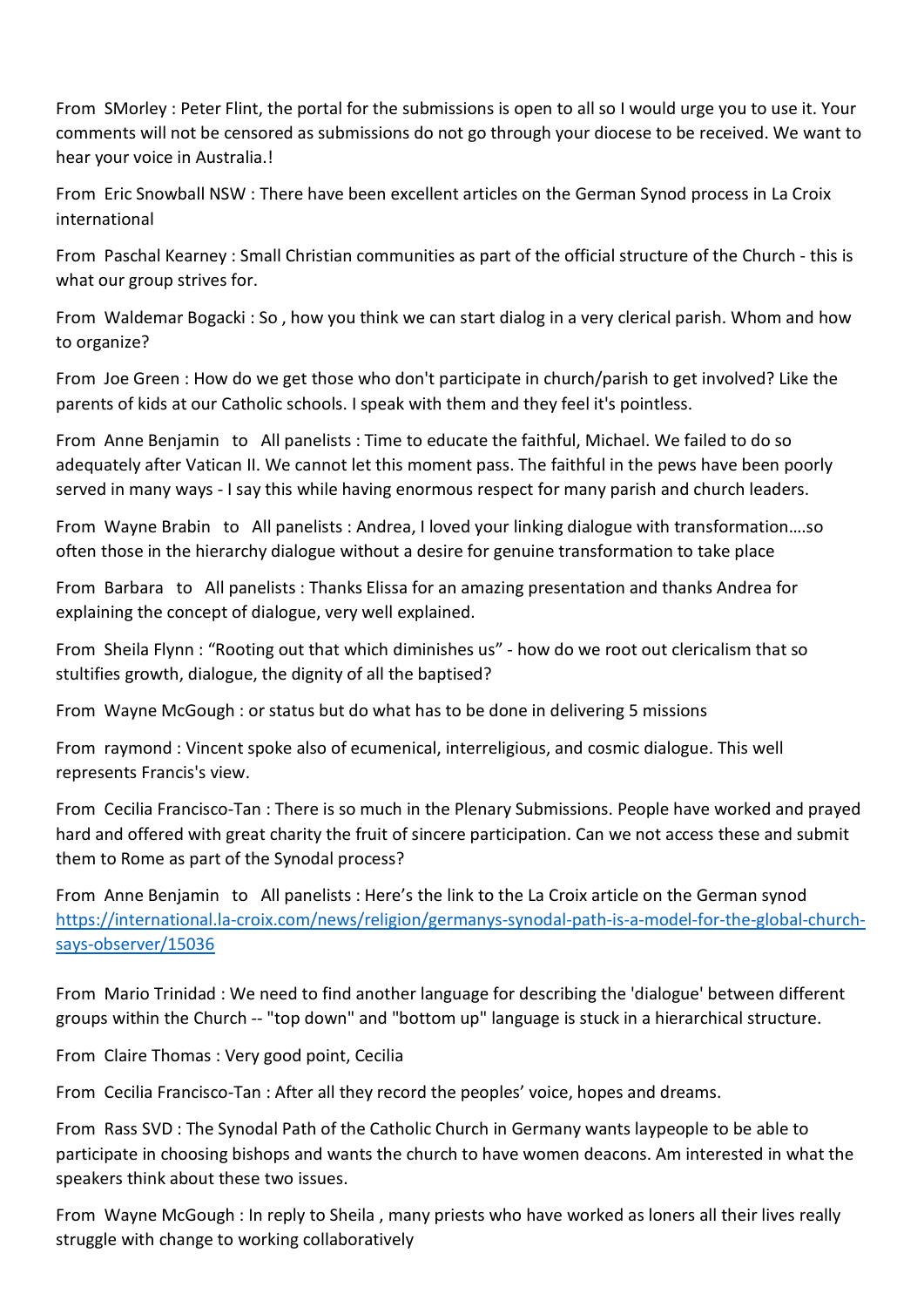From Annie Pinto : I agree with Cecilia. We have done a lot of work for the Plenary Council - why can't we tap into all that work and those 17K+ submissions

From Tony & Lita to All panelists : Agree, agree, Cecelia

From SMorley : Joe Green, when you engage with school parents, you might want to choose a couple of simple questions to ask them ... listen to them and then you're encouraged to submit their responses online at https://www.catholic.org.au/synodalchurch

From Vivienne Luke to All panelists : I love the sound of the German model!!

From Franklin Rosenfeldt : Elissa's processes at a local level seem like a pipe dream when you are part of a merged parish and your parish priest is a controller who constantly slaps down any attempts to take initiatives with statements that he has been appointed by the bishop to run everything

From Cecilia Francisco-Tan : The plenary process has been very rigorous on the people on the ground especially in parishes I led. Fatigue is real.

From Lisa Bright : I have heard leaders from parishes in my area saying that the Synod is more "white noise" … something more that a struggling parish can't deal with while they are dealing with opening up after covid, sacramental catch up etc. What are the creative ways people have engaged with parish leaders to say this is important?

From Claire Thomas : Also agree, Cecilia.

From Jane Marshall : So many people at the time of dying and death are in need of pastoral care, but it is so lacking when Funeral Liturgies are controlled by the clerics. There can be so much mission on such occasions, but families are left out if they want a service that is different. These are times of great mission, and where the people of God could be able to facilitate such services

From FRANCES HANNA : Me too#

From Marianne Zeinstra : Sounds to me that the German Church has a more real and open dialogue.

From Jacinta Bright : Fatigue and a growing sense of hopelessness when we see what is coming from the Plenary. People I see say the Bishops don't listen to us. There is an agenda which will be what emerges

From Wayne McGough : Jesus gave us a very simple 6 point mantra to follow that worked

From Pattie Pruscino : Good one Sophy - I am with you. If that is what parents are saying, send that in.

From Martin Nicol : The *Light from the Southern Cross* said it better than I could every say. Just send that.

From Lisa Bright : The world is a different place to what it was 3 years ago. COVID has changed us - so I would hope there would be new insights. This is particularly so in relation to COVID in the past few years. [We would have different responses] at this time compared to the first dialogue sessions 3 years ago.

From Veronica Box : Neither the Plenary Council or the Synod have been mentioned in my parish.

From Cecilia Francisco-Tan : So many parishes have resistant priests because the work is hard.

From Margaret C : Not fatigue but despair …. why should we submit to a synodal movement when so much of what was submitted to the plenary council was censored out - women in general, women's ordination, LGBTIQA+ people and issues, etc ?

From Michelle Buckley : Facilitating dialogue needs a particular skills set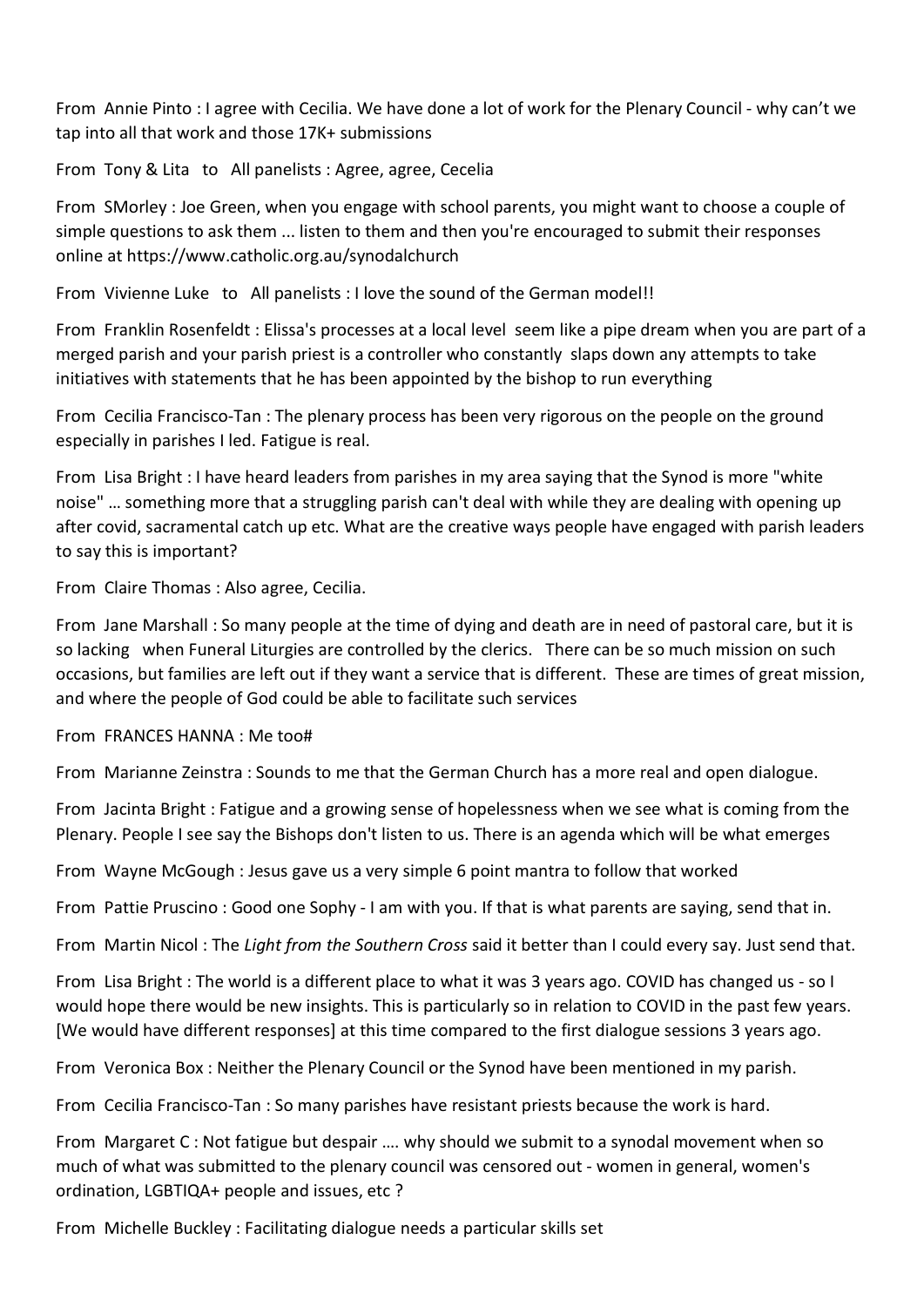From Kim Crawford to All panelists : I agree the process of consultation is as fruitful as the result but many of the faithful are frustrated by the apparent lack of listening to submissions to the Plenary

From Deacon (Dr.) Michael Tan : I agree

From Cecilia Francisco-Tan : Clerics themselves need to be educated on what exactly is entailed in synodality.

From Tony & Lita to All panelists : Can I get back a copy of my submission to the plenary council? Done online

From Ann cullinane to All panelists : When a Monsignor asks to be addressed as Monsignor!

20:18:00 From SMorley : Veronica Box you might wish to go to the Diocese of Sale's website with a very simple and attractive synod page and downloadable resource[s https://www.cdsale.org.au/synod-of](https://www.cdsale.org.au/synod-of-bishops)[bishops](https://www.cdsale.org.au/synod-of-bishops)

There are Sunday by Sunday Mass kits and Powerpoints to download

From Marilyn Hatton : Paschal, at a recent zoom of the International Catholic Reform Movement facilitated by groups of National Catholic Priests across the world, [it was reported that] groups from India, Mexico and Africa are forming what they refer to as SCC Small Catholic Communities similar to your group.

From Deacon (Dr.) Michael Tan : Clericalism cannot be truly dealt with if we ignore the formation of our seminarians

From Jennifer Farrell : Excellent point Kevin we all have a voice.

From margaretbannan : Why is there a deadline for a submission date? Given covid how are people being invited to participate in this process? I wondered why the Plenary Council was not advertised on the media because so many of our families and friends have left the church and did not know it was taking place.

From *The Future of Catholicism* to All panelists : It seems to me that we have had Covid 19 since those original submissions to Plenary council were made. The church communities in Australia haven't recovered as yet. The church looks very different and we have had the first session of the Plenary council which seems to have dampened enthusiasm as it's hard to see our submissions in what has happened so far. It's hard to get enthusiasm but it's essential. Jennifer rsj

From Bernadette Wurlod to All panelists : Thanks for this evening much appreciated. Some of us have been vocal for a long time, it has to be a collaborative approach with those in authority also challenging the "clerical" behaviour that is evident.

From Marilyn Hatton : You make good points, Kevin

From Michelle Buckley : That kind of action requires organisation

From Padmi Pathinather - SSI : Is there a measure or criteria for clergy on what does synodal behaviour look like, when it's done well and when it's done poorly? What are the consequences for when it's done poorly - what development pathways are created to build this mindset?

From Jo to All panelists : Well said Kevin!

From Kathryn : Well said Kevin

From Angela Collins : love this, Kevin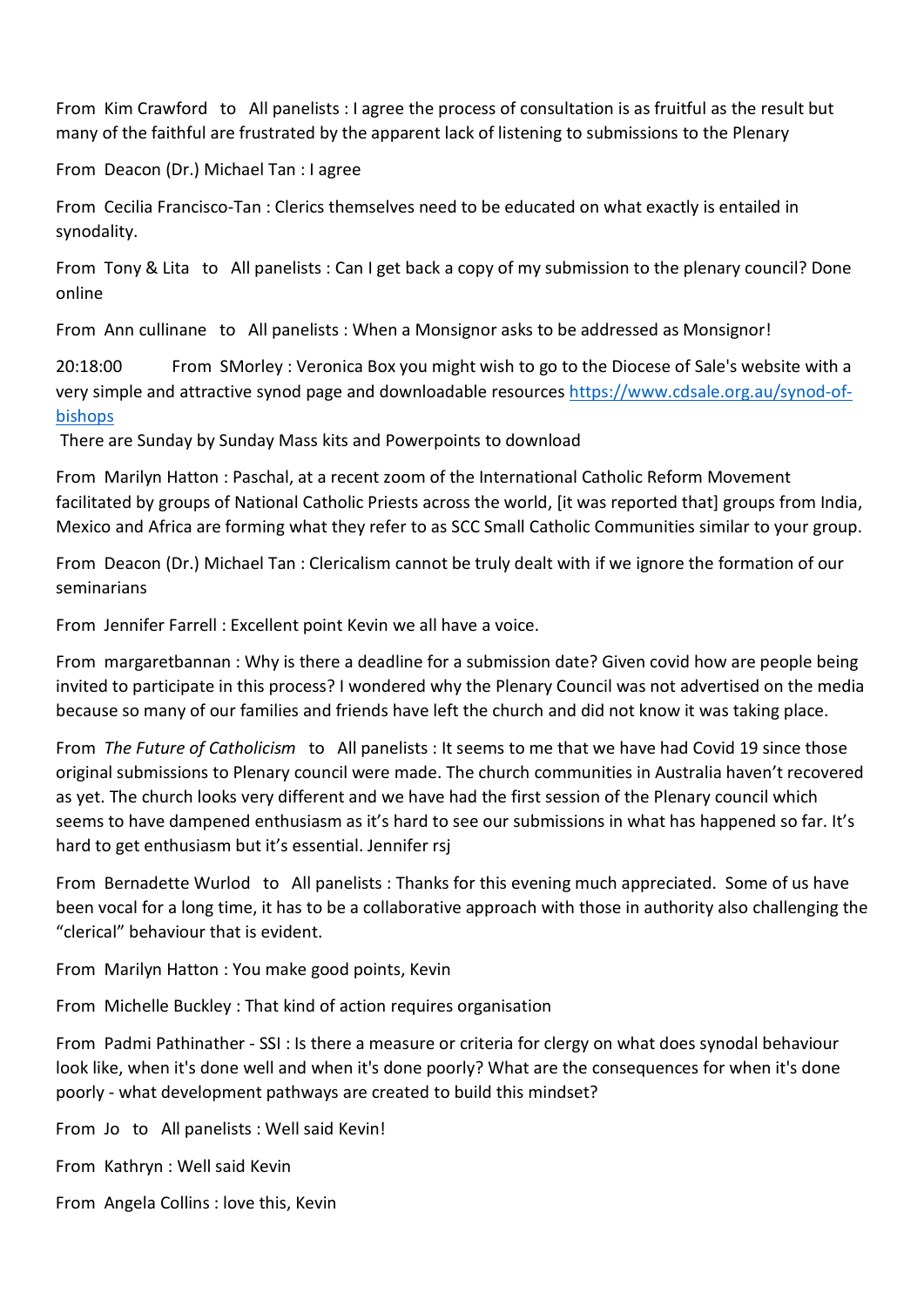From patriciaboylan to All panelists : 1. Many people haven't become passive but have given up hope. This week St John of God Order report revealed 40-80% of clergy abused children in NZ and Aust. The religious order still operates and Catholics remain silent. 2. It is easy to understand why many parishioners dismiss the church when many who manage the Plenary Council are church employees. 3.Many made submissions to the Plenary Council and their greatest concerns were written out and dismissed. 3. There are many diocese without elected pastoral councils. The Boards of Governance are selected by the bishops. There seems to be no elections and little engagement. In Cairns Diocese, it was church employee managed and operated. I agree that Catholics need to be vocal about how the church should operate. Last week, in Parliament we saw a tiny right week group of Christian Lobby call for more discrimination. Catholic Renewal groups spoke out but the church administration remained silent. The #ACNC Act allows lower regulatory standards for religions.

From Wayne Brabin : Great words Kevin

From Mario Trinidad : A submission-based participation seems so western and ends up, inadvertently, as a one-way process. And, unfortunately, perhaps some (?) bishops have looked upon it as a substitute for going around their dioceses and listening especially to those in the peripheries.

From Annie Pinto : Has anyone had any luck with getting those are not in the pews to this process - to this conversation

From Jeanette Lawrence to All panelists : No, people are not afraid - clerical men are afraid

From Tony Robertson : I might now identify as a "diminished" Catholic!!!! Thanks Kevin.

From Deacon (Dr.) Michael Tan : Yes, I agree - look at the census ABS data on the increasing no. of Australians with "No Religion" - yet statistically at least 20% of these "No religion" Australians have been baptised Catholics!

From Sonja : I work in development where we know that the most important voice is often the one not given the opportunity to participate... Catholic school parents, disengaged, those who don't even know what a Synod is, or how it would work or benefit them. Agency is only possible where capabilities are given.

From 61407 : Can't agree more, so good to hear the positive approach from you all.

From albert yogarajah Mariampillai : Unfortunately the child abuse by the clergy has damaged the good work of the other clergy but also has pushed many active laity away as they are required to have working with children checks, police checks, etc. People who were involved so many years with the life of the church now are hurt to think they are not trusted.

From Rass SVD : Equally damaging are the effects of clericalism on the priest: overwork, isolation, loneliness,

unrelieved stress, the expectation that he and he alone will handle all the parish business and be responsible for all the parish problems. Then you have the culture of clericalism enforced by many parishioners …!

From Wayne Brabin : I whole heartedly agree with your comments Mario

From SMorley : People might be interested in viewing the Synod /Plenary timeline (hasn't been updated just yet) and you'll see what happens after the Diocesan Consultation https://www.catholic.org.au/images/Extended\_Timeline - Synod of Bishops and Plenary Council.pdf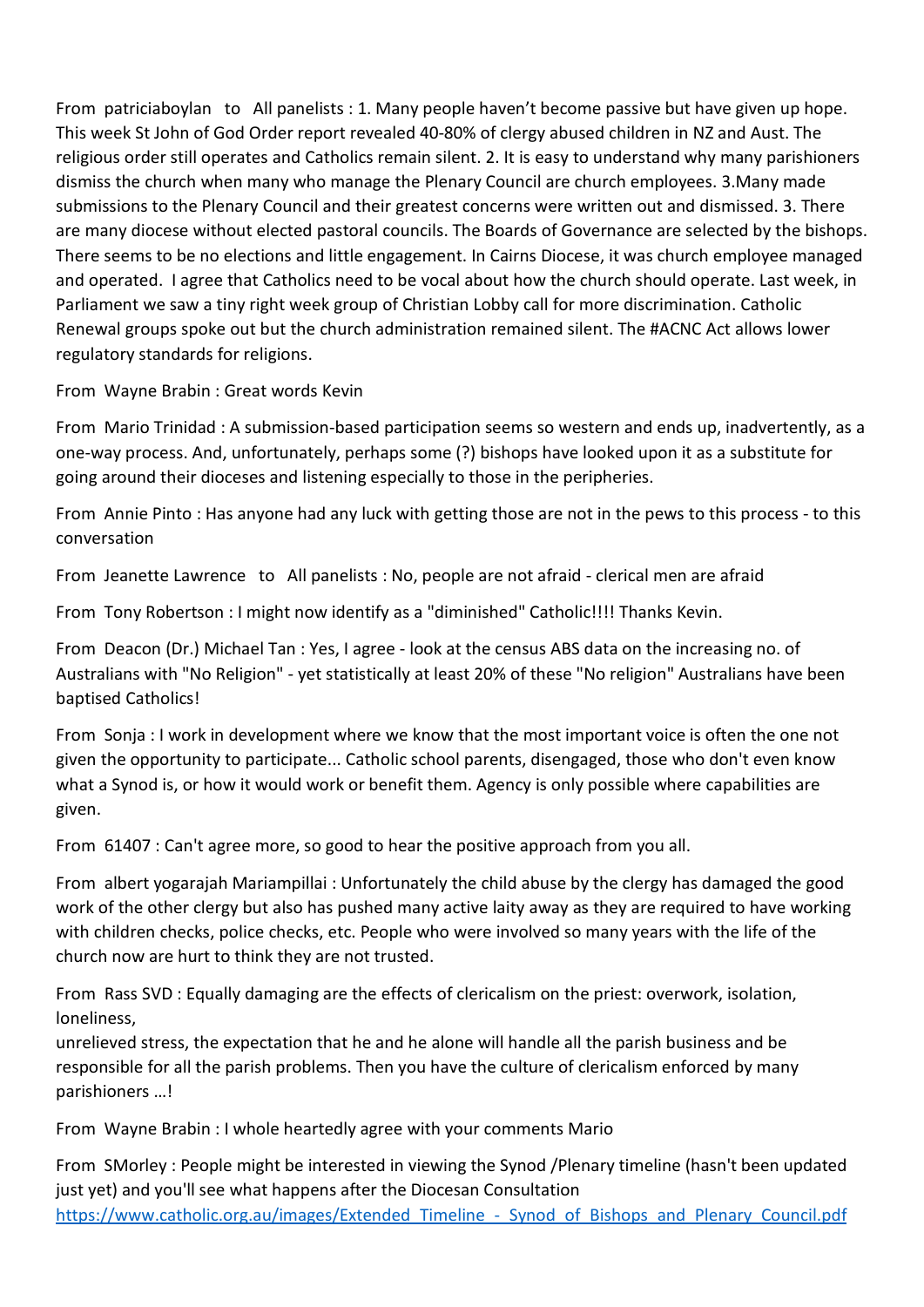From Veronica Lawson : Catholic women theologians and biblical scholars are often invited to preach in Anglican or Uniting Churches. Their voices are not welcome in Catholic churches. A Synodal church might challenge this.

From Sheila Flynn : Thanks Elissa for your passion and wisdom

From Therese Abela-King : I feel that the majority of Catholics I know have now chosen to do things "their way"...live a good and caring life, forget the thought of going to Mass only on Sunday but when it is possible for them and have stopped listening to the hierarchy about how to lead their lives, especially after the trauma of the past, including the betrayal of clergy and non-acceptance of ordinary people, including divorcees and homosexuals. Unless there is an international handing down of changes in the Catholic Church, people will still never return to our parishes

From Carole Parsons : For the last 2 years Bishops and priests have celebrated Mass to empty churches. Is this a 'sign' while we at home have watched with zoom?

From Bernadette McPhee on Wurundjeri Country to All panelists : Thank you Elissa. Grace Tame is a prophet

From Jacinta Bright : Yes, I have begun to ask people why they don't come to church (a more simple question). The answers so far, still from a small group, are, 'They care for the church but want the church to be authentic and stand up with the marginalised. Say something about the religious discrimination bill, for example, about how the Church will not discriminate

From Michelle Buckley : Grace Tame had the support of many senior women, standing behind her. We need more sense of solidarity and organisation

From Rachel McLean to All panelists : A wonderful summary of alternate ways of being in synod, Bishop Vincent… an example of a Church responding to the 'signs of the times'. I would love to see local church communities in Australia invite into our communities people who have been excluded, hurt, side-lined so that more voices are heard… After listening to input, this is something that I could do as one who takes coresponsibility in the synodal process.

From Wendy Goonan : Is there a way to save the chat? So many good comments and questions here to think about!

From Michael Furtado : The German Synod is also chaired by a superbly articulate and direct layperson and, injudiciously, in my view, turned down +Francis' astute suggestion to include where Eucharist (including 'communio' and therefore the 'faithful') fit into it. It's terrific strength (as well as its paradoxical weakness) is that it is so wondrously 'German'. No?

From Angela Slattery : God help us, Vincent! Australia has opted to toe the line: Deliberative vote only ie bishops. :( Thank goodness other communities in the world like Germany have opted for lateral thinking and action. We can but do our best within Plenary restraints in Oz.

From James M : Hi Wendy - a transcript of the chat should be available later

From Angela Collins : Grace Tame a prophet - love this!

- From paulinestapleton70@gmail.com to All panelists : We live with hope, Veronica
- From Wendy Goonan : And yes, I'm with you, Elissa!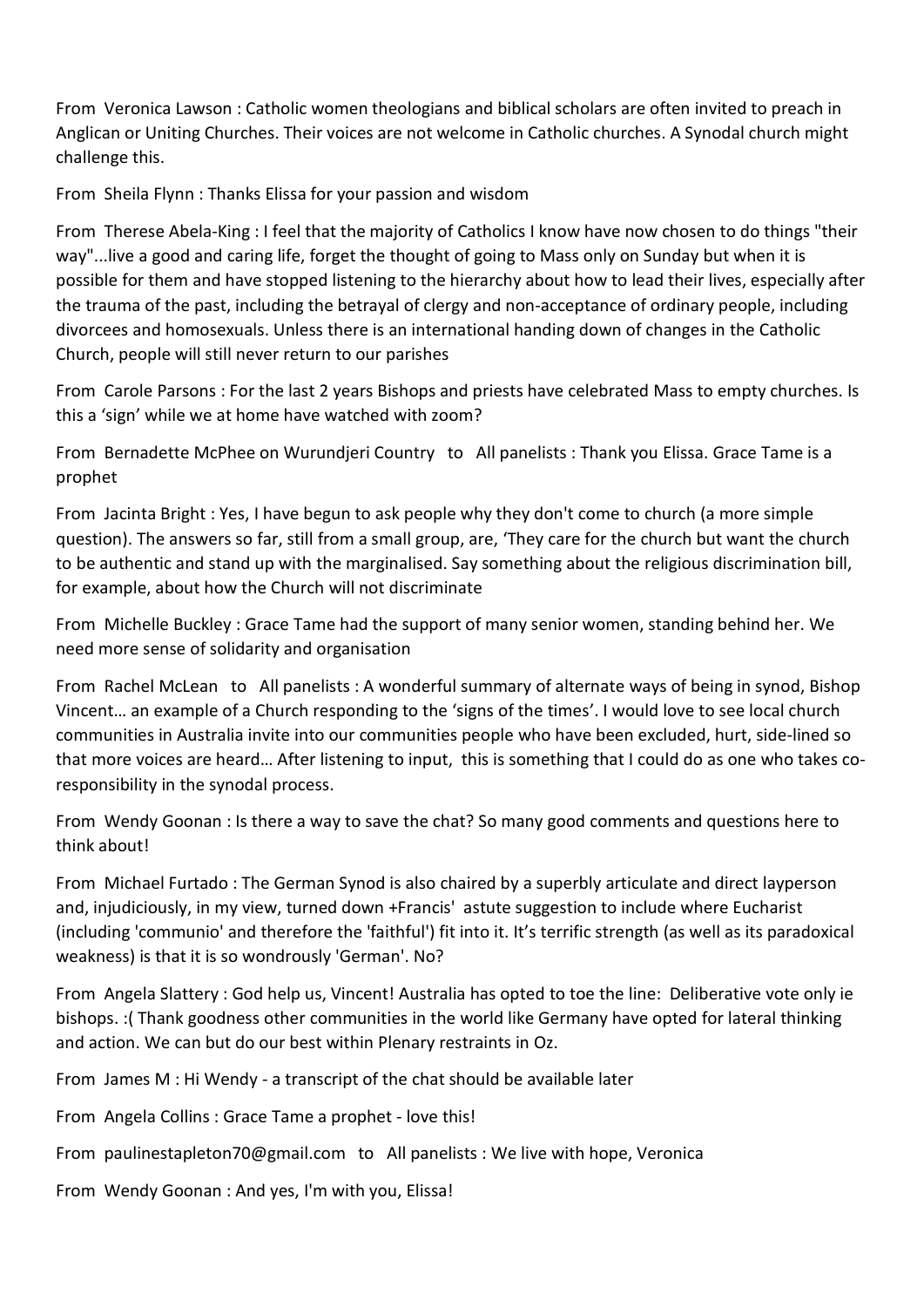From Cecilia Bannan to All panelists : We were able to move on after Vatican 11. But Church participants have diminished and now we are left with elderly priests (if you have one) and a tired elderly congregation. So very common in the regions. My question would be, 'What support would be there for the very few interested with energy and how would they be led?'

From Loretta Hughes : 2 tim 1: 7 - Be bold and act with love.

From Vee and René Pols to All panelists : Sadly, clericalism is a 'two way street' in so much that many lay people are content to be led by the ordained. There is a culture of lay passivity that is a keystone for clericalism. Lay people need to change; not just the priests.

From SMorley : Well said Andrea!!

From Wendy Goonan : Yes the main question is the best one, thanks Andrea for your idea

From carolyn doherty : As Grace Tame says, "Let's make noise Australia". The trouble I have had is my Archbishop will not engage in conversation let alone dialogue. How else can I be bold?

From Barbara to All panelists : Great stuff - be bold Thanks Andrea

From Padmi Pathinather - SSI : I have a feeling that the Pope is leading this as he perhaps knows deep in his heart that the local Plenary sessions may have their limitations in relaying the truth and not all Bishops are as proactive and BOLD as Vincent. Hence the Pope is taking that holistic global approach. I appreciate it may be repetitive. However these are targeted questions as the Pope is trying to get into deep insights rather than asking a very broad question that can be interpreted in so many different ways. I would encourage everyone to make a submission this time around

From marianwatson : Love your work, Elissa

From Tony Cartwright to All panelists : Just a suggestion (being bold) - The first line of every submission should be: Women should be allowed to be priests.

From paulforde to All panelists : Andrea, I enjoyed your examination of dialogue. I find it a challenge. I don't want to give up elements of my heart-felt belief in inclusivity because those elements are fundamental to my understanding of a loving body of people (Church). Am I closing myself off to transformation?

From Franklin Rosenfeldt : We have seen that most of the 17,500 submissions to the Plenary Council have been sidelined or ignored by the bishops so why would we expect our submissions on synodality via the bishops' system to reach the pope. Why not make our submissions directly to the Pope's female secretary in charge of submissions?

From margaretbannan : As a 73 yo catholic woman who has been an active member of the church all my life, 'Why do I still feel I am a fringe dweller?' All my girlfriends have left the institutional church. What Elissa says is so real, why is it so hard to be heard as a woman in the CC?

From Elizabeth Fort Yaggera and Yugambeh Country : Thank you Andrea!

From Trish Hindmarsh : Very enlivened and encouraged by you Elissa. Thank you.

From Mr. Stephen Baldwin : We have a voice, Kevin... but do you really believe it is listened to?

From Andrea Dean : if you as a woman feel on the fringe of the Church, consider joining WATAC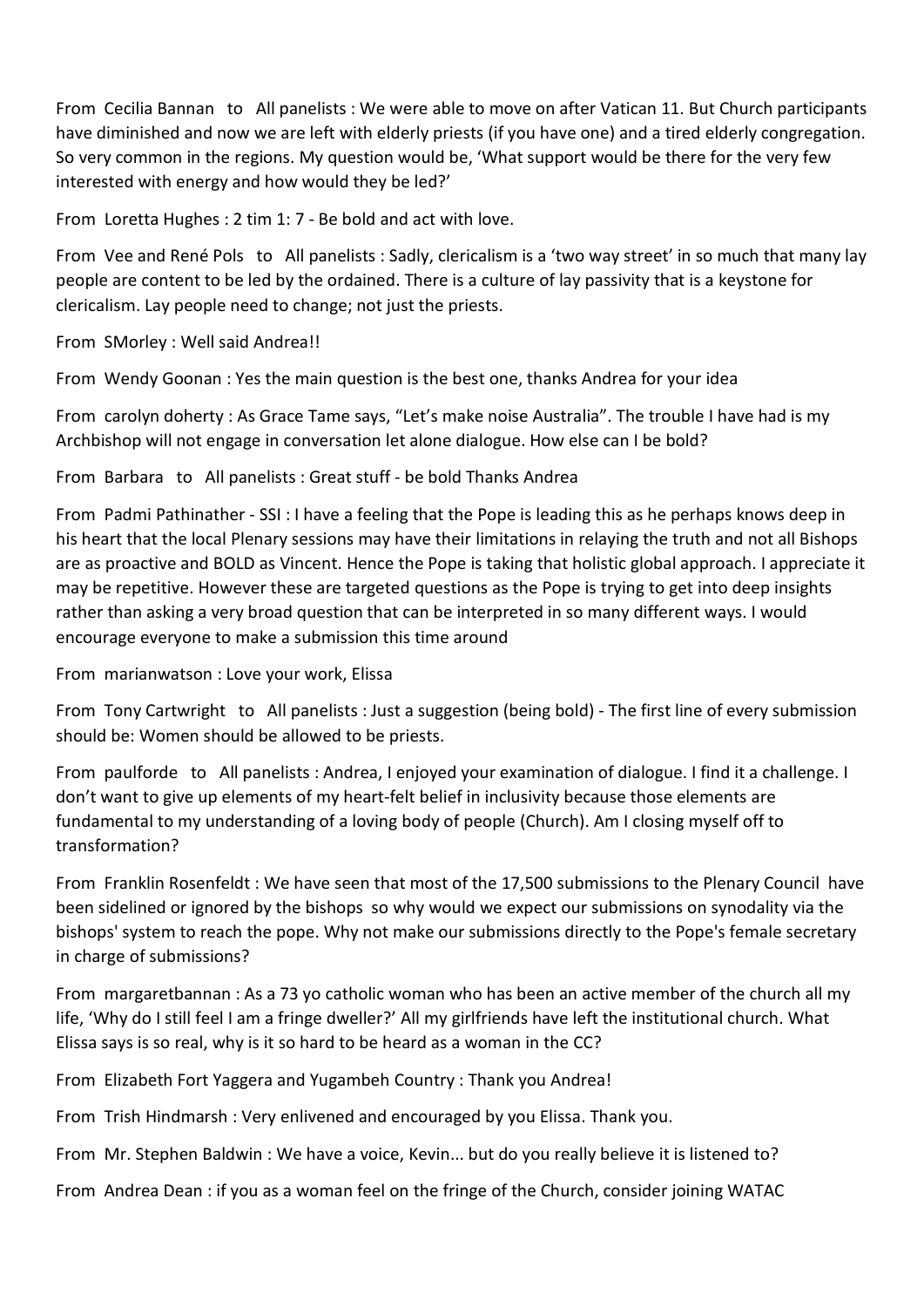From Maeve Louise to All panelists : I also think despite the tiredness, we need to keep submitting. It is hard to change when you have been formed NOT to listen or collaborate. Culture changes slowly. Thank you for this space.

From patriciaboylan to All panelists : Baptised Catholics are getting over being the supporters of victims of clerical sex abuse , their families and friends, while the church funded expensive lawyers and cruelly took victims through lengthy court battles. Those that stood with the victims seem to be ostracised by the clergy. Many are acting it out now. Stats show 80% of Catholics select not to be married in the church.

From Richard Curtain : I don't think we should be limited by 250 words for a submission. A longer submission should be sent directly to the ACB Conference. 250 words does not do justice to the issues raised in the Synod questionnaire.

From Paul Harris : A simple way of encouraging discussion - "If you had 10 mins with Pope Francis, what would you say...?' We can all answer that!!

From Jill Gallio to All panelists : I've learnt that, if people are not involved in Church and Diocesan life, many just do not know about the Plenary. I hope many more people speak up and don't ignore this opportunity due to the passivity that Kevin talked about.

From Loretta Hughes : Amen to you Andrea!

From Padmi Pathinather - SSI : Love that Paul! Cheers, Padmi

From Marilyn Hatton : So well said, Andrea

From Tracy McEwan : Listen to Australian Women Preach at[: http://australianwomenpreach.com.au/](http://australianwomenpreach.com.au/)

From Wendy Goonan : send long submissions directly to your diocese.

From Sue Wilson : Margaret Bannen, What a GREAT suggestion. We have many who have left, too frightened to attend a Mass or be in groups. Those people whom we don't see may take note and send in a response if they see a news report or advertisement.

From Carole Parsons : Thank you, Andea and ACCCR, for your inspiration and encouragement.

From Sonja : 30-60% of healthcare facilities in Africa are Church-run. There is only approx. 10% vaccination rate across the continent. This example shows that if one person is affected we are all affected (and possibly infected). It also shows that Church is and has influence at the local level, but how are we supporting this? How can we vaccinate our Church with the Holy Spirit to better serve? And what can we do as Church to increase the vaccination rates - let's remember the Mary MacKillops and Mother Teresas of the world - practical action.

From Joan Seymour to All panelists : Rass SVD, So true. Our priests are so often overwhelmed by their responsibilities -yet we're calling on them to be prophets, as well as fixing the church vacuum cleaner etc. Yet they are - at least the older ones - potentially a rich depository of acquired wisdom. We need to banish clericalism, but not clerics.

From raymond : With whom are we as church under way? Also a possible question to guide us.

From Michael Furtado : Show your Arch just how much you love him by making a written submission. Don't be cowed. That's what love's about, aint it? Loving insurrection?

From Veronica Lawson : Thank you, one and all. Your faith gives me hope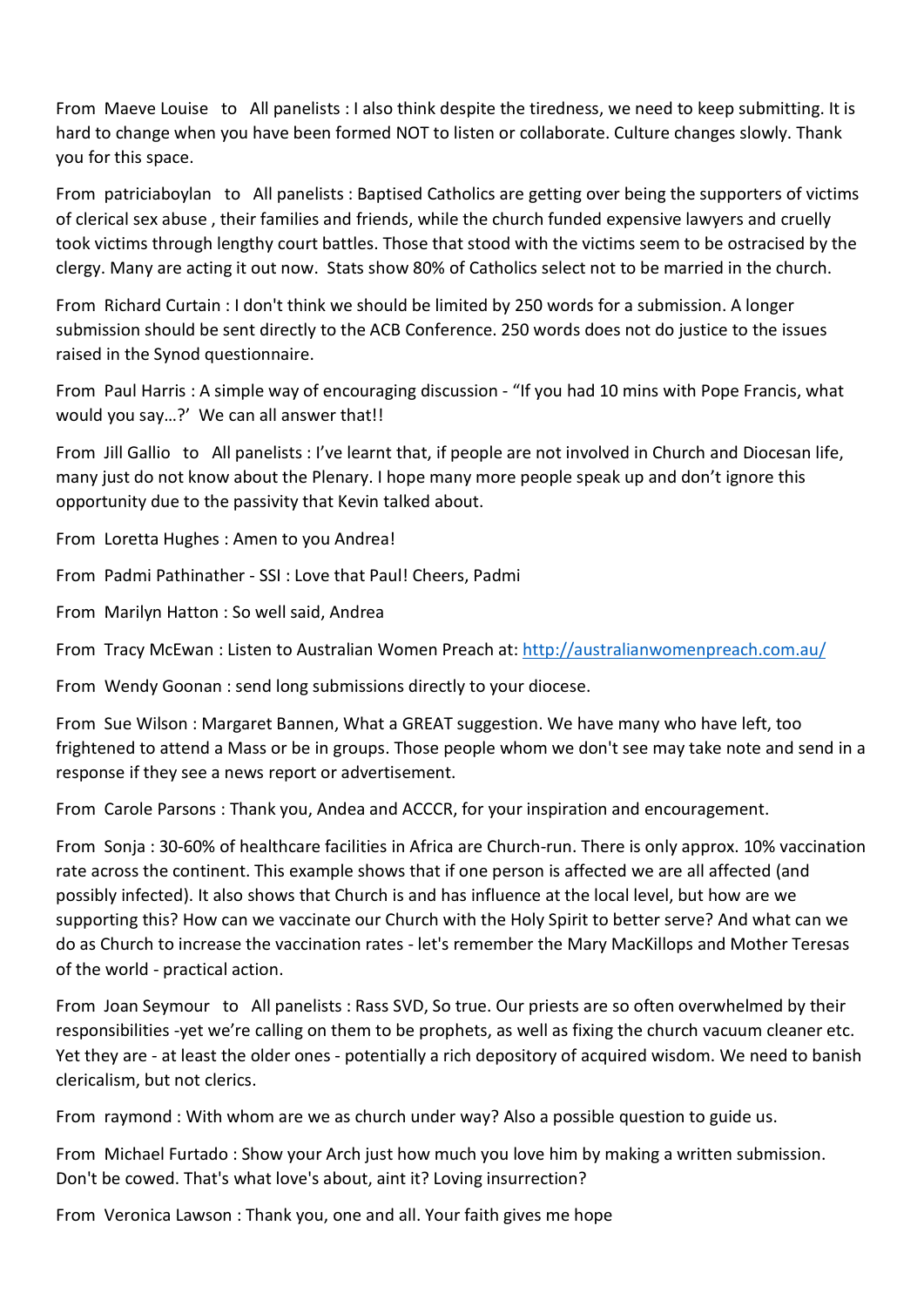From Waldemar Bogacki : How to organize a group to work on a submission without scrutiny of the parish council?

From Veronica Box : Why can't we become a transparent church, an accountable church, a non-clerical church, an inclusive church, a truly humble church?

From Ann cullinane to All panelists : What a brilliant presentation thanks to each of you.

From Bernadette McPhee on Wurundjeri Country to All panelists : True Andrea, I am surprised I am even here this evening, baptised a Catholic but totally given up on the Catholic Church. I am at home with activism, social justice issues , climate & ecological issues & peace issues

From Wayne McGough : Cardijn Community Australia has used its daily Facebook page to repost great information - material that draws up to a 100 responses a day many from the 91% who have walked away to re-engage

From Trang Nguyen : Deeply listen to the Holy Spirit and read a sign of the times now

From Andrea Dean to Bernadette McPhee on Wurundjeri Country and all panelists : Join WATAC

From Bernadette Wurlod : Great ideas about being able to be in other groups. Its been good to be here

From Tui Motu InterIslands Magazine to All panelists : Thanks to all our speakers - excellent thought provoking and compelling!

From James M :<https://watac.net.au/>

From Waldemar Bogacki : If we can't do it on the level of parish all, could collapse

From Franklin Rosenfeldt : Your enthusiasm is commendable and infectious.

From Claire Thomas : Yes, very prophetic, Kevin, we need a change of culture

From Marie Richards-Cochrane to All panelists : Thank you everyone. I again have hope for our future.

From Lorraine Mccleary : Thank you for such really good ideas

From Barbara to All panelists : Elissa, you are so inspirational, well done. I admire your courage and convictions.

From Kay : Yes, the Pope is leading now. It is Francis reaching out to First Peoples globally. The voice here is tokenistic, bureaucratic, dribble down. One key person wears all the hats in a bubble.

From Pat Malone to All panelists : We need hope for development of a different Church where all our voices are valued.

From Wendy Goonan : Waldemar, your parish council should not be able to see everything that goes on! Hold a private conversation and send your submission anonymously if needed.

From (Anne Marie) Chantal Jodun : Thank you to everyone. Great ideas and inspiration

From Sharon O'Keeffe : Elissa, the Spirit is at work

From Sheila Flynn : You have been prophets of hope tonight, thank you.

From Terry Casey : Great ideas and hopes shared

From margaretbannan : Thank you everyone, it is good to be here with such hopeful visionaries for our CC.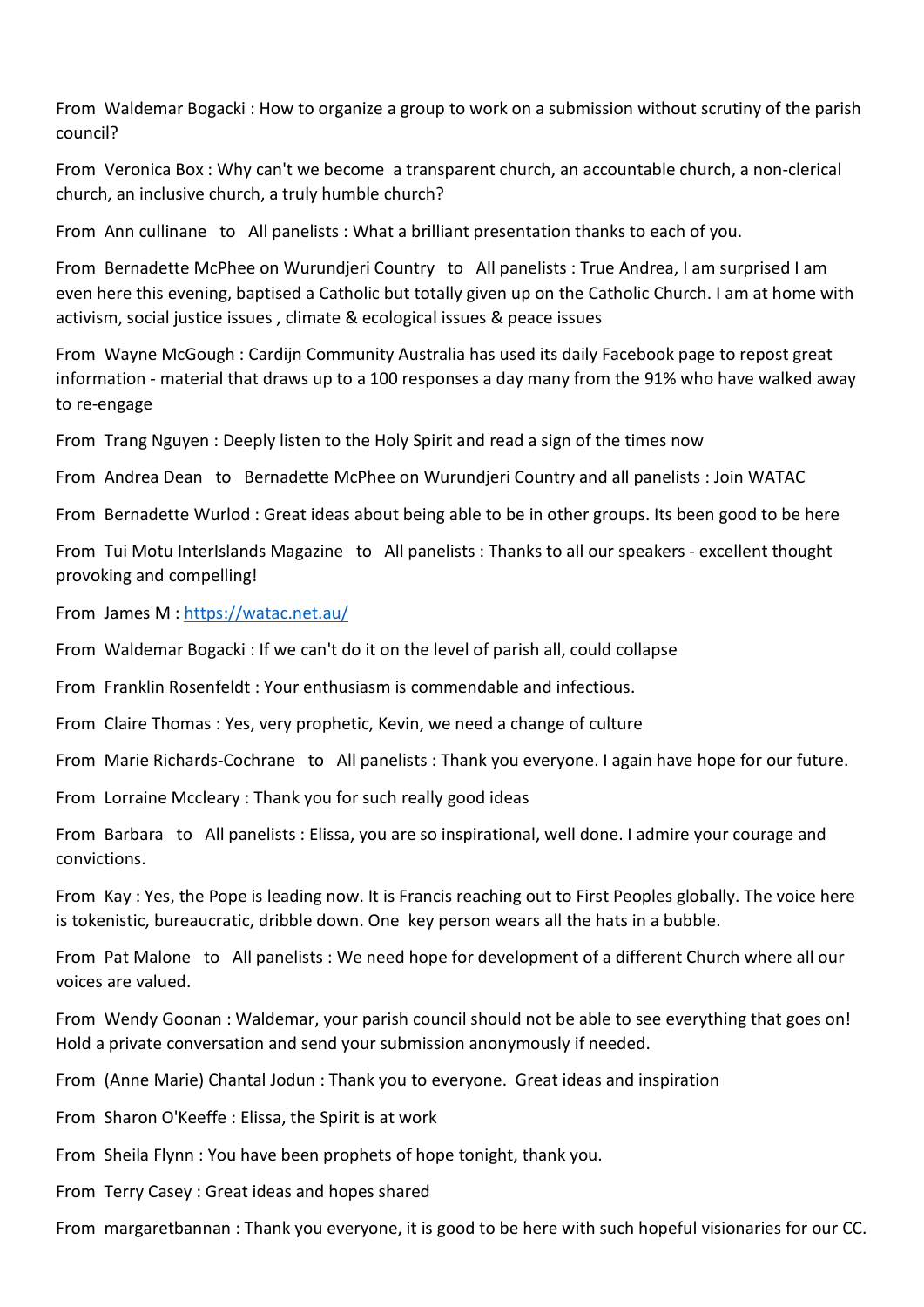From patriciachaves to All panelists : I feel we have been conditioned to feel we are not adequate to the task of reforming the church and have to be quiet and listen. Those who disagree are free to leave (and have). Call those people back! They have something to say

From Bob Cullen Gubbi Gubbi Country Australia : Renewal of seminaries is a key matter for the future Church. Some changes have been made but more needed

From claire renkin : Brilliant, challenging and inspiring, thanks to speakers for your vision and commitment

From Mary Conlan to All panelists : Thank you panel for the fire in the belly that encourages me out of despondency with the church

From Gail Gill : Thanks so much everyone for thoughtful encouragement. Much appreciated

From Phil Billington to All panelists : Thank you - inspiring & encouraging

From Rass SVD : At the end of the day it is about deeply listening to the Holy Spirit, the missionary par excellence, to shed more light and help us move forward together.

From Wayne Brabin : A wonderful succinct summary from each of you, thank you so much for placing some 'light behind the cracks'

From patriciaboylan to All panelists : Holy See both a state and a religion! The Catholic Church is the largest provider of schooling in the world. The HolySee/Vatican has failed to implement #zeroTolerance for clergy abusers and concealers. The church has failed to follow the UN Convention on the Rights of the Child.

From Marilyn Hatton : Thank you all so much, you give us hope in what seems an overwhelming task. Very encouraging. Kevin's point on freedom is so relevant and Gayle's point at an earlier Zoom that we must all let go of the old model of church.

From Anne Benjamin : Thank you everyone for your passion and hope.

From Cecilia Bannan to All panelists : Well, St Paul just walked with God

From Rachel McLean to All panelists : Thank you for an invigorating and hope-filled session.

From Tony & Lita to All panelists : The real church roots are way back in time . Let's go there

From Beth Riolo : Thank you for offering hope.

From berniebaillie : Thank you all, inspiring!

From Jane Monk : Thanks for your faith, hope and love

From Mr. Stephen Baldwin to All panelists : THANK you all for remaining positive.

From Steven Rigo to All panelists : Thank you all for arranging this.

From kate rowe to All panelists : Thank you it was wonderful

From Pattie Pruscino : Thank you to all, enjoyable and thought provoking.

From Claire Thomas : Thank you, Andrea, Kevin, Elissa, Eleanor and Bishop Vincent - inspirational

From patriciaboylan to All panelists : Thank you for your hope.

From lucyvankessel to All panelists : Thank you all - plenty to think about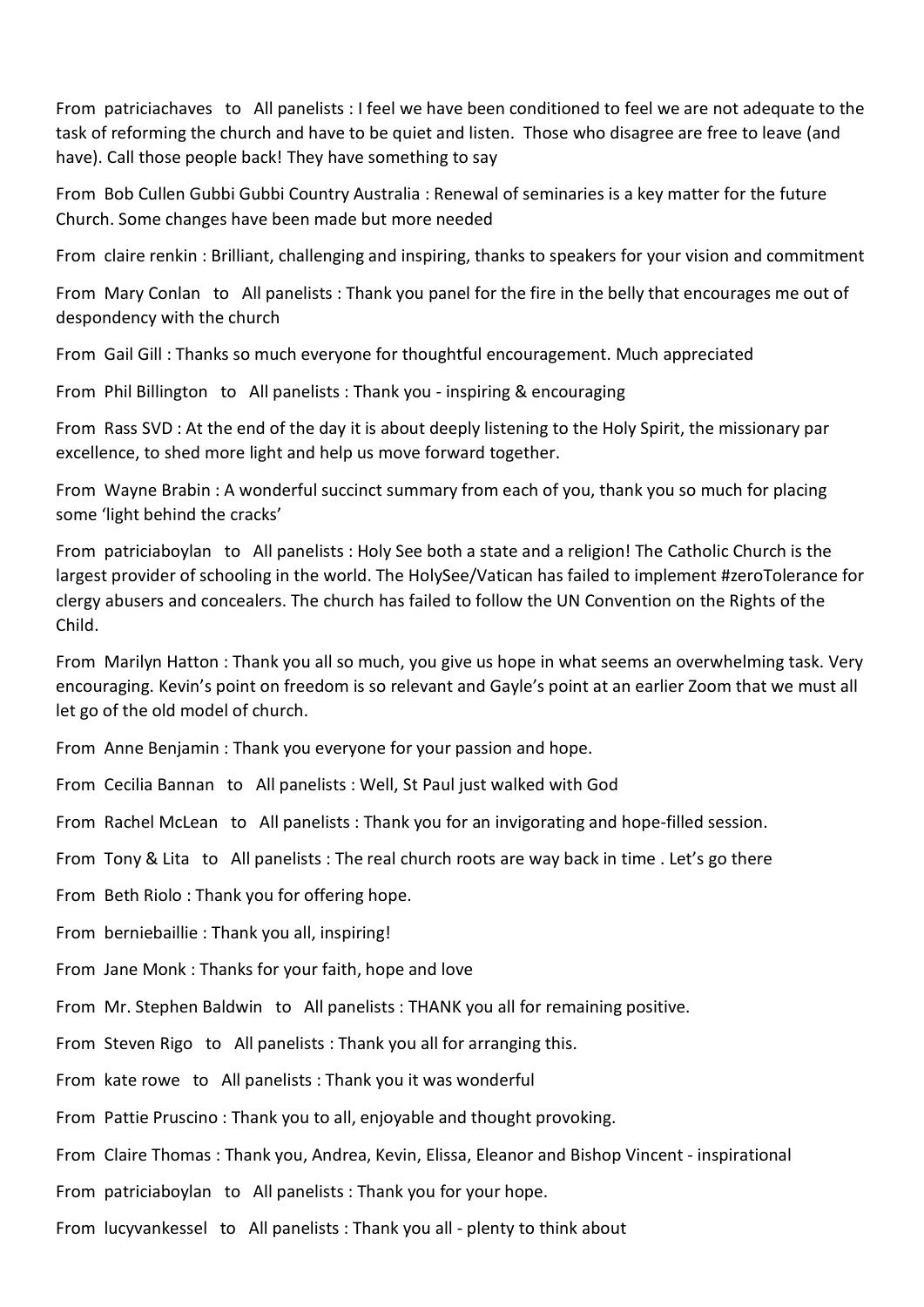From 97196238736 to All panelists : The cracks are opportunities! Thanks, Kevin.

From Fiona McKenna : Thank you for your excellent presentation! Wonderful speakers and very interesting - great job!! :-)

From SMorley : Great presentations, Bp Vincent and Elissa and great panel discussion

From Madeleine Edgar : Thank you for hope & better understanding~

From conway monica : Thank you everyone! Brilliant session. Feeling inspired.

From Antoinette Mangion : Thank you everyone for your inspiration

From Wendy Goonan : thank you everyone - be the agents of the Spirit you are called to be!

From Rosa Grabovac : Thank you to all involved, this discussion gives me hope

From Odette Subijano : Thank you to facilitators and organisers and Bishop Vincent, Elissa, Kevin, Andrea and Eleanor!

From The Future of Catholicism to All panelists : Thank you so much to all. You have ignited the Spirit

From Bernadette McPhee on Wurundjeri Country to All panelists :  $\otimes \otimes \otimes$ 

From Geralyn McCarthy : Thank you Vincent, Elissa, Andrea, Kevin and Eleanor - heartening and encouraging.

From Philippa Murphy : Thank you for your enthusiasm, you are inspirational...prophets of HOPE

From Peter and Carmel on Wurundjeri Land : Thank you so much to everyone involved this evening - a very missionary presentation

From Paris : Thank you to our speakers and this opportunity to engage with one another. God bless.

From Cecilia Bannan to All panelists : Thank you to all!!!

From Carey McIver to All panelists : Most grateful thank you!

From Michael Furtado : God love the Irish, Kev! The wisdom of age doth not weary us but shores us all up well! Thanks, Everybody!

From Jo to All panelists : Thank you all.

From Ana P : Thank you for the richness in this discussion, it gives me hope. I love Andrea's suggestion, 'If you don't feel heard locally, find where you can have a voice. Don't be disheartened find your voice!'

From Pia Pagotto - Wurundjeri Bunurong country : Well done all, special thanks to Elissa!

From Charmaine to All panelists : Inspiring!! Let's start writing our submissions

From Mary Morrissey to All panelists : Thanks so much, so inspiring

From Annette Guterres to All panelists : Thank You

From raymond : Continue to be bold and hopeful, Elissa.

From Vivienne Luke to All panelists : Thank you to everyone.

From Adrienne Costello : Thank you for these words of hope!!